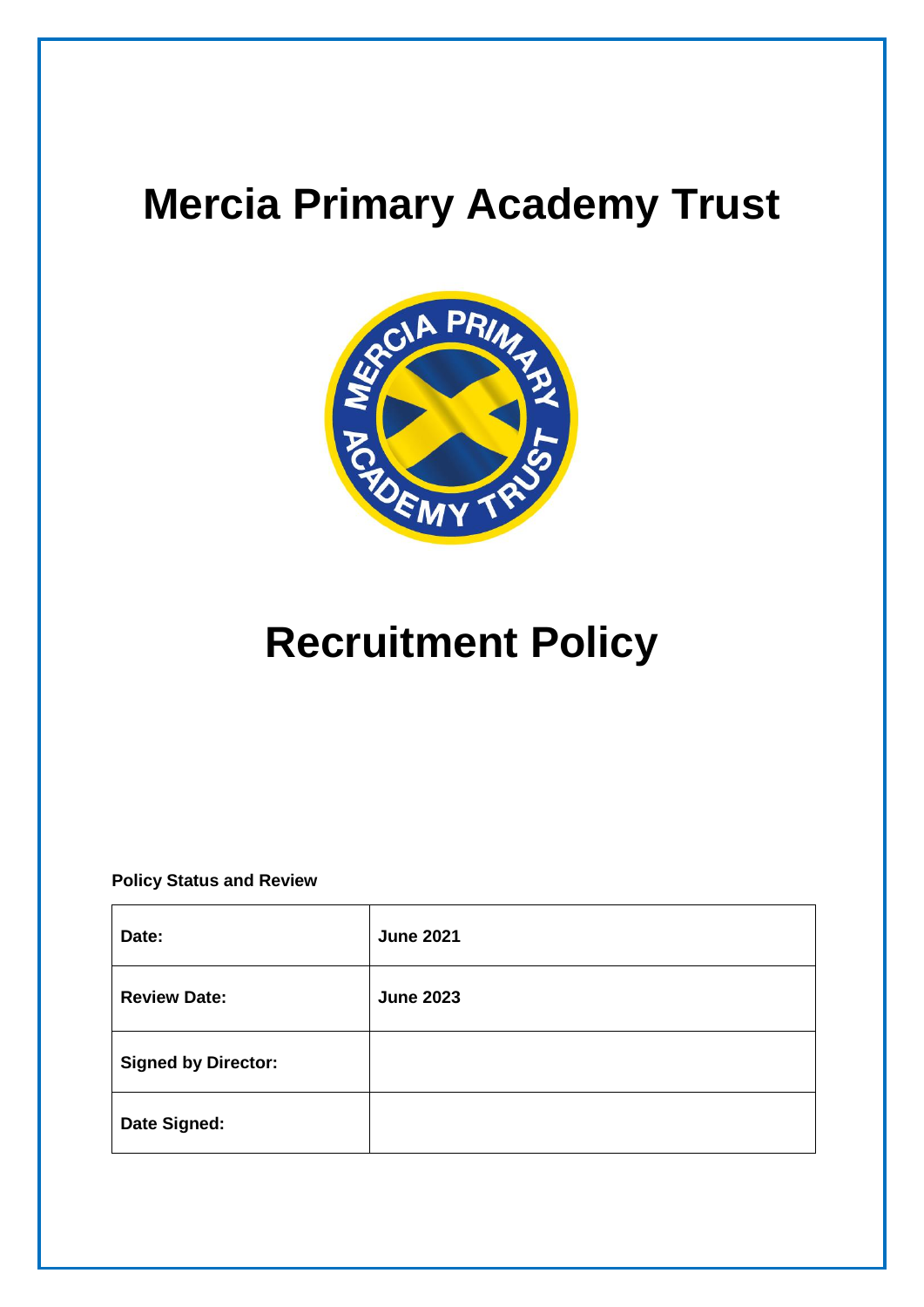#### **Statement of intent**

This policy is designed to assist with recruitment and selection at Mercia Primary Academy Trust. It outlines our recruitment procedure and is in-line with the DfE statutory guidance on safeguarding.

Through this policy Mercia Primary Academy Trust aims to embed safer recruitment practices and procedures to ensure a more robust safeguarding culture at our school.

#### **1. Roles and responsibilities:**

1.1. The governing body of the school is responsible for ensuring there are effective policies and procedures in place to ensure recruitment at Mercia Primary Academy Trust is in-line with DfE guidance and legal requirements.

At Mercia Primary Academy Trust our governing body strives to ensure that staff recruitment is safe and fair, and the governing body continues to monitor this aspect of the school's Recruitment Policy alongside legal and statutory compliance.

1.2. The Headteacher will assist the governing body in ensuring that staff recruitment is safe, fair and compliant. The Headteacher will also ensure appropriate checks have been carried out on staff, volunteers, contractors and agencies working within the school.

The Headteacher is also responsible for ensuring that appropriate supervision of employees/volunteers is organised, where necessary, and for promoting the safety and wellbeing of pupils generally and throughout this process.

#### **2. Inviting applications – advertisements**

- 2.1. Vacancies will be advertised through external media, keeping in mind the school's Equal Opportunities Policy and the need to reach disadvantaged groups. A commitment to equal rights will be stated in advertisements.
- 2.2. Advertisements will include a job description, outline the person specifications potential candidates should display, and detail the closing date.
- 2.3. Recruitment will not be through 'word of mouth' and advertisement will aim to reach as broad an audience as possible (i.e. local advertising may not be appropriate).
- 2.4. The contact point for telephone or email enquiries will be clearly outlined and it is advisable that application forms are accessible both on the school's website, as well as being sent out to applicants.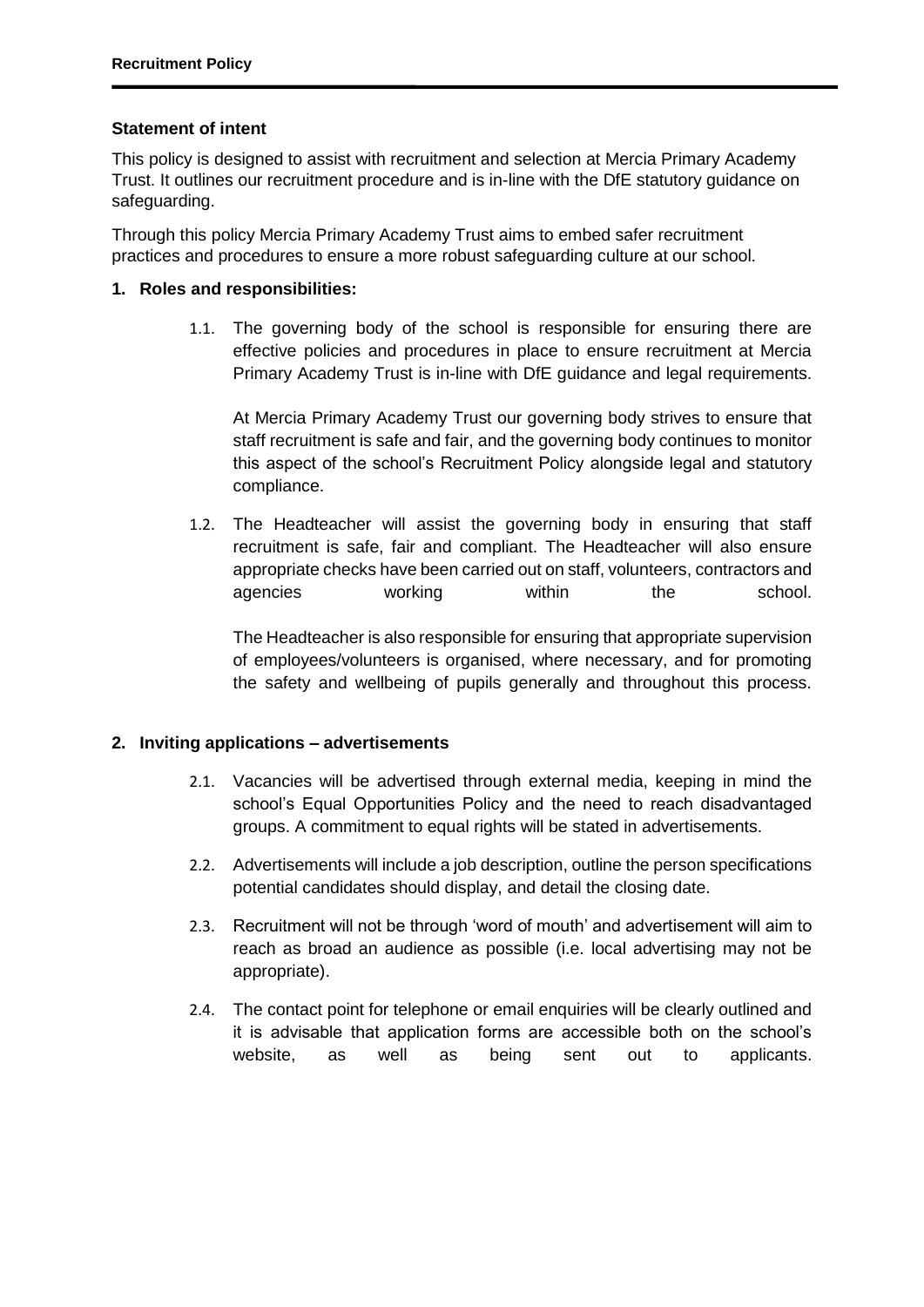#### **3. Information for candidates**

- 3.1. Information for candidates will generally be provided in the form of an information pack. This will include:
	- A copy of the advertisement.
	- A more comprehensive job description.
	- A more comprehensive person specification.
	- Equal rights material.
	- A brief outline of the school, its values and aims.
	- An application form to assist with fair comparisons between applicants. This will also include a section for references to be recorded, one of which should be the candidate's most recent employer.

#### **4. Identification of the recruitment panel**

- 4.1. The recruitment panel will comprise of an 'appointing officer', responsible for the management of the entire recruitment process. Between two and four selectors is appropriate for most appointments.
- 4.2. At least one member of the panel should have successfully completed training in safer recruitment.

#### **5. Shortlisting**

- 5.1. All application forms (whether incomplete or completed) must be taken into account when shortlisting candidates for an interview.
- 5.2. Candidates who are shortlisted should meet all the essential aspects of the person specification requirements. This process will be as systematic as possible and all selectors will read through all applications, each creating their own shortlist. These will be collated and discussed between selectors before a final shortlist is decided on.

#### **6. Interview invitations**

- 6.1. Once a shortlist has been decided, the successful applicants will be contacted by the selection chair and a suitable interview time decided.
- 6.2. Permission will be asked to contact the candidate's referees prior to interview.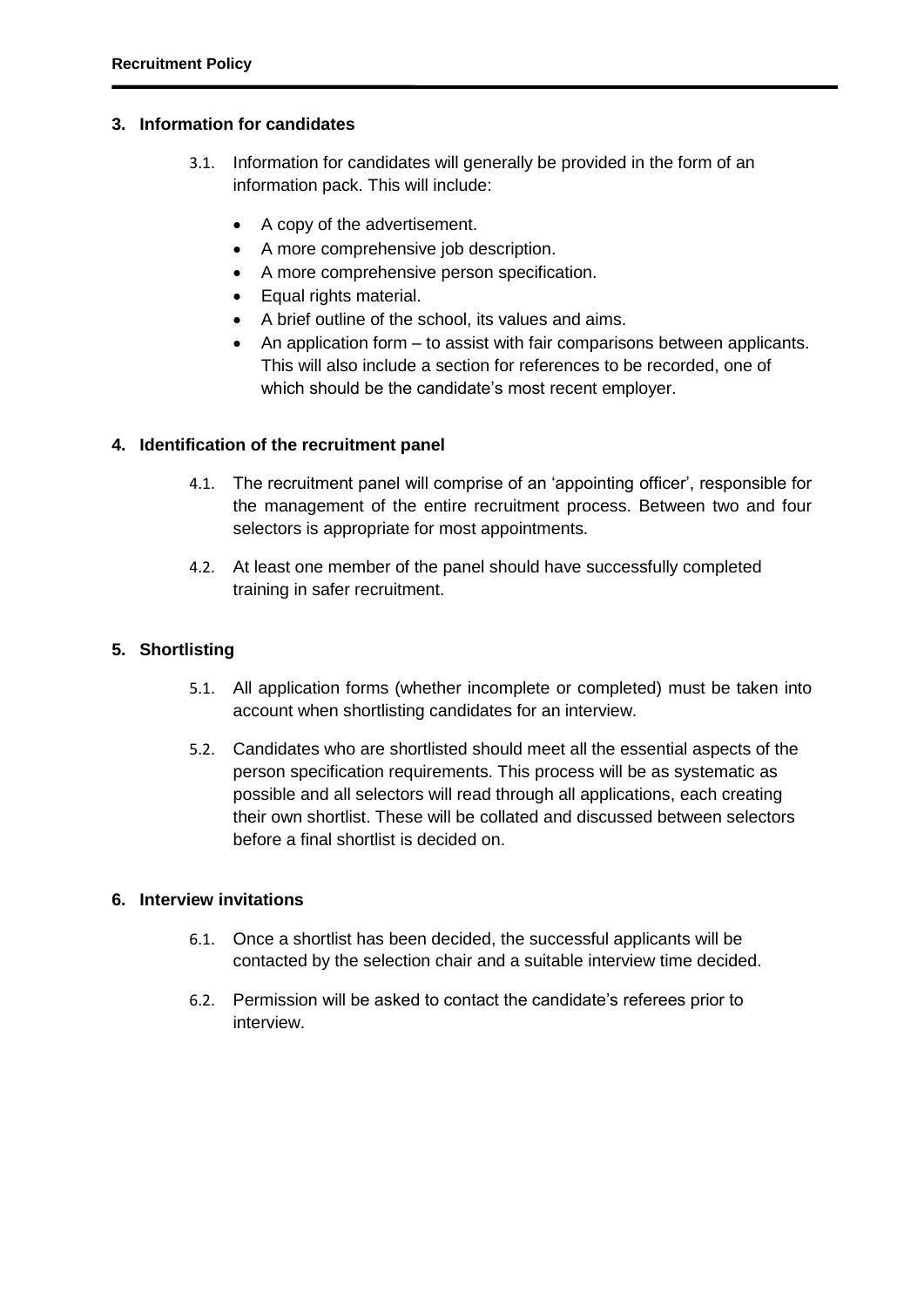#### **7. References**

- 7.1. Two referees, one of which must be the candidate's most recent employer, will be contacted by the chair of the selection committee, ideally before candidates are interviewed.
- 7.2. Structured questionnaires are a useful method of questioning referees.
- 7.3. Questions will include:
	- General information about the candidate's previous professional performance and suitability for the post.
	- The candidate's suitability to work with children and young people.
	- Any disciplinary warnings, including time-expired warnings, relating to the safeguarding of children and young people.
	- The applicant's disciplinary record.
	- If the candidate is applying for a teaching post and is not currently employed as a teacher, the school/college/local authority where they were most recently employed as a teacher should be contacted.
- 7.4. Records will be kept of these conversations, or written references requested, and any uncertainties or issues followed up with the referee verbally will be recorded.
- 7.5. Following reference checks, any concerns raised by referees will be put to the candidate at interview. Such conversations will also be recorded.

#### **8. Digital footprints**

At Mercia Primary Academy Trust we are committed to ensuring that safeguarding is a top priority.

- 8.2. In light of this commitment, where appropriate, potential candidates' social media or other online activity will be checked prior to interview and records made of any offensive or inappropriate material.
- 8.3. This process may include a search for the candidate via:
	- Google
	- Facebook
	- Linked In

#### **9. Selection process**

9.1. During interviews, candidates will be asked standard form questions and their responses recorded for ease of comparison.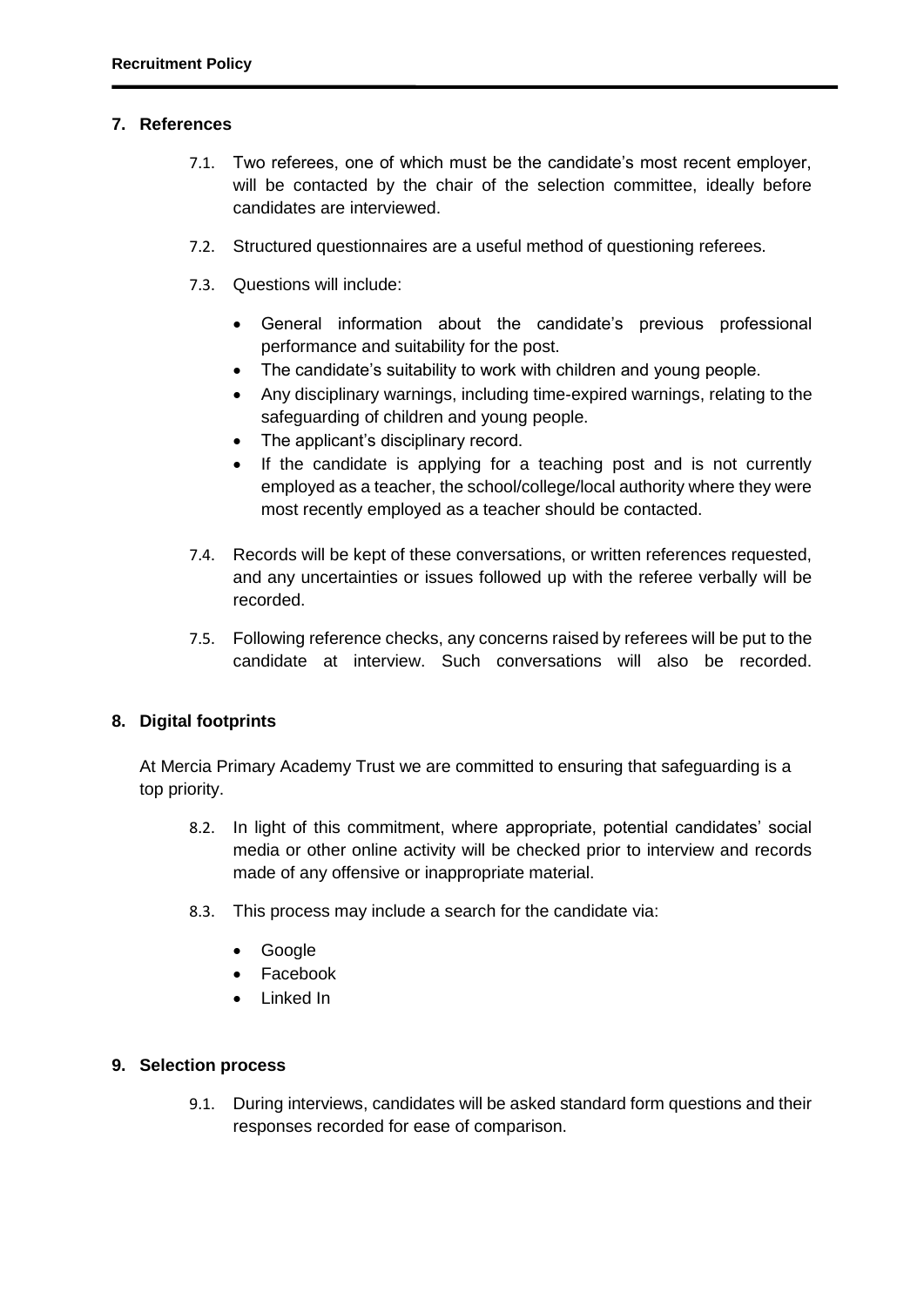- 9.2. Any concerns raised through contact with referees will be put to the candidate at this stage.
- 9.3. A job applicant can be asked relevant questions about disability and health in order to establish whether they have the physical and mental capacity for the specific role.

#### **10. Employment checks and DBS checks (Inc. "regulated activity")**

- 10.1. For the purpose of this policy, and in accordance with the Keeping Children Safe in Education Guidance, "regulated activity" means:
	- a) The employee will be responsible for the care or supervision of children on a regular basis.
	- b) The employee will regularly work in the school while children are on the premises (whether or not the person is directly employed by the school, is a contractor or a volunteer).
	- c) The employee will come into contact with children under 18 years old on a regular basis.
- 10.2. Regulated activity includes:
	- a) Teaching, training, instructing, caring for (see (c) below) or supervising children if the person is unsupervised, or providing advice or guidance on well-being, or driving a vehicle only for children.
	- b) Work for a limited range of establishments (known as 'specified places', which include schools and colleges), with the opportunity for contact with children, but not including work done by supervised volunteers.
	- c) Work under (a) or (b) is regulated activity only if done regularly. Some activities are always regulated activities, regardless of their frequency or whether they are supervised or not. This includes:
		- i. Relevant personal care, or health care provided by or provided under the supervision of a health care professional:
			- a. Personal care includes helping a child, for reasons of age, illness or disability, with eating or drinking, or in connection with toileting, washing, bathing and dressing.
			- b. Health care means care for children provided by, or under the direction or supervision of, a regulated health care professional.

The level of DBS check, including whether a prohibition check is required, will depend on the applicant's role. For most appointments, i.e. those in 'regulated activity', an enhanced DBS check with barred list information is sufficient.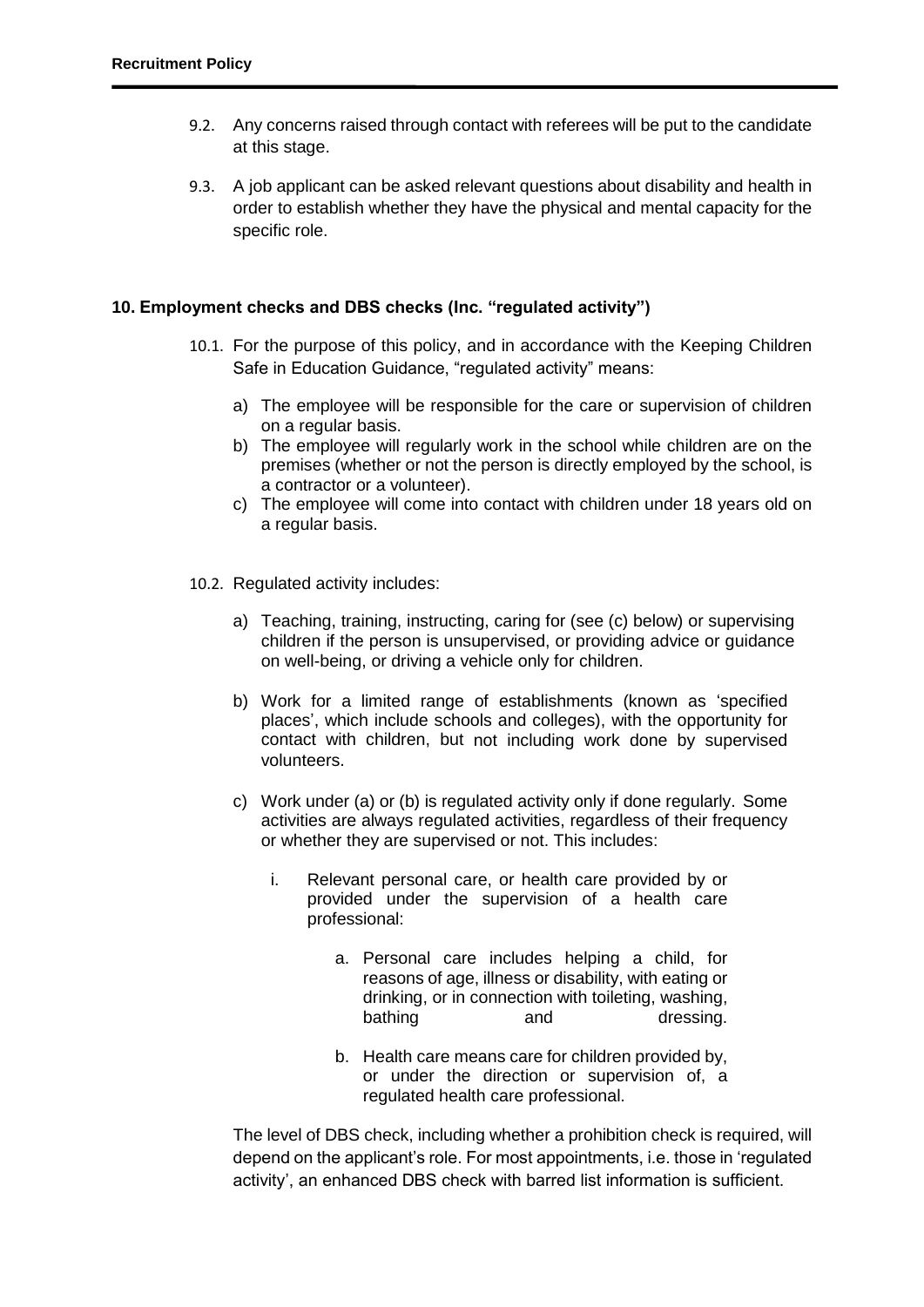### **10.3. General recruitment**

10.3.1. Mercia Primary Academy Trust will take care to ensure that:

- A candidate's identity is verified, preferably from a current photographic ID and proof of address except where, for exceptional reasons, none is available.
- Appropriate DBS checks are obtained for all candidates, including barred list information where the person is engaged in regulated activity.
- Where an individual is successful in their application, and begins work in a regulated activity before a DBS certificate is available, will always be accompanied by a fully checked member of staff.
- Where applicants have subscribed to the DBS Update Service, and give permission for this to be accessed, this service will be used instead.
- Successful candidates for teaching positions are not subject to a prohibition order issued by the Secretary of State. This will be done using the Employer Access Online service.
- The successful candidate has a right to work in the UK.
- Where a candidate has worked overseas, that appropriate checks are carried out per this policy.

## **10.4. Volunteers**

- 10.4.1. Where a volunteer is recruited to engage in work which is not considered 'regulated activity', an enhanced DBS certificate will be obtained.
- 10.4.2. Volunteers recruited to take part in regulated activity must obtain an enhanced DBS certificate with a barred list check.
- 10.4.3. Under no circumstances will a volunteer who has not provided a DBS certificate be left unsupervised or allowed to work in regulated activity.

**Note:** Where a volunteer is to be placed under supervision, they are not considered to be taking part in regulated activity and therefore it is illegal for the school to request a barred list check on the volunteer.

Supervision must:

- Be by a person who is in regulated activity.
- Be regular and day to day.
- Be "reasonable in all the circumstances to ensure the protection of children".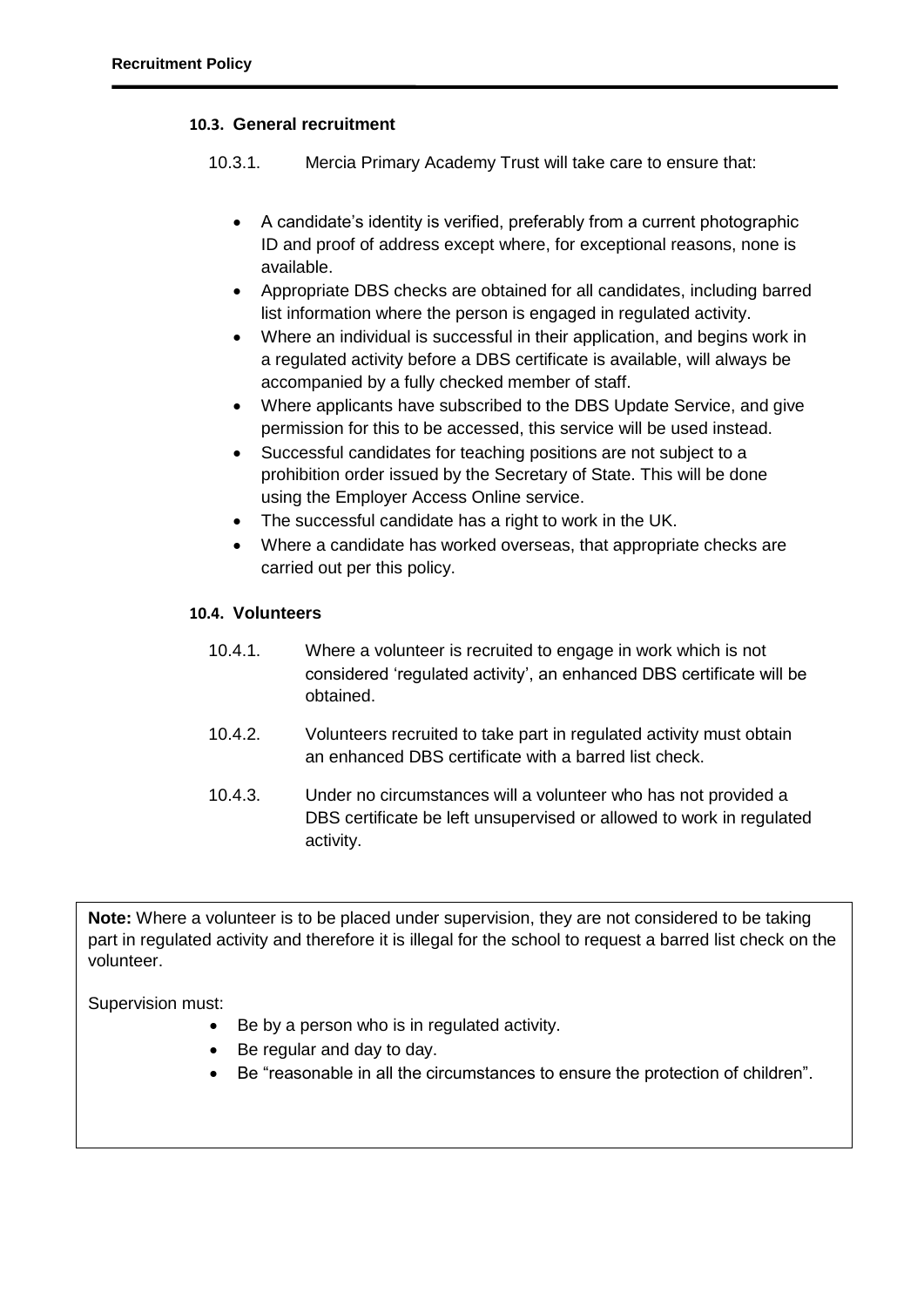- 10.5.1. No exceptions will be made for candidates who have lived outside of the UK, all mandatory checks outlined in this policy will be carried out, along with additional checks where necessary.
- 10.5.2. The DfE guidance on the employment of overseas-trained [teachers](https://www.gov.uk/government/publications/employing-overseas-trained-teachers-from-outside-the-eea) will be consulted should an overseas candidate apply for a teaching position.

### **10.6. Agency and third party staff**

- 10.6.1. In the case of any employee working at Mercia Primary Academy Trust sourced from an agency or third-party organisation, confirmation must be obtained from the organisation, in writing, that all necessary DBS checks have been completed.
- 10.6.2. Confirmation must also be obtained that the individual who presents for work is the same person on whom all checks have been completed. A copy of photographic identification is generally appropriate.

#### **10.7. Trainee/student teachers**

- 10.7.1. At Mercia Primary Academy Trust we will ensure that enhanced DBS certificates and barred list checks are obtained on all 'salaried' applicants for initial teacher training.
- 10.7.2. Where trainee teachers are fee-funded it is the responsibility of the initial teacher training provider to carry out the necessary checks.

#### **11. Decision making**

- 11.1. At Mercia Primary Academy Trust we are committed to ensuring the best individuals are recruited to work at our school. Applicants will therefore be carefully checked against the selection criteria and all essential criteria from the person specification must be met before any offers of employment are made.
- 11.2. In line with our safeguarding obligations, we will carefully consider all information about past disciplinary action or allegations. This includes information obtained from the Employer Access Online checks.

#### **12. Single central record**

- 12.1. Per legal requirements, Mercia Primary Academy Trust will maintain and regularly update our single central record. All new employees will be added to the record, which will include:
	- All staff (including supply staff) who work at the school.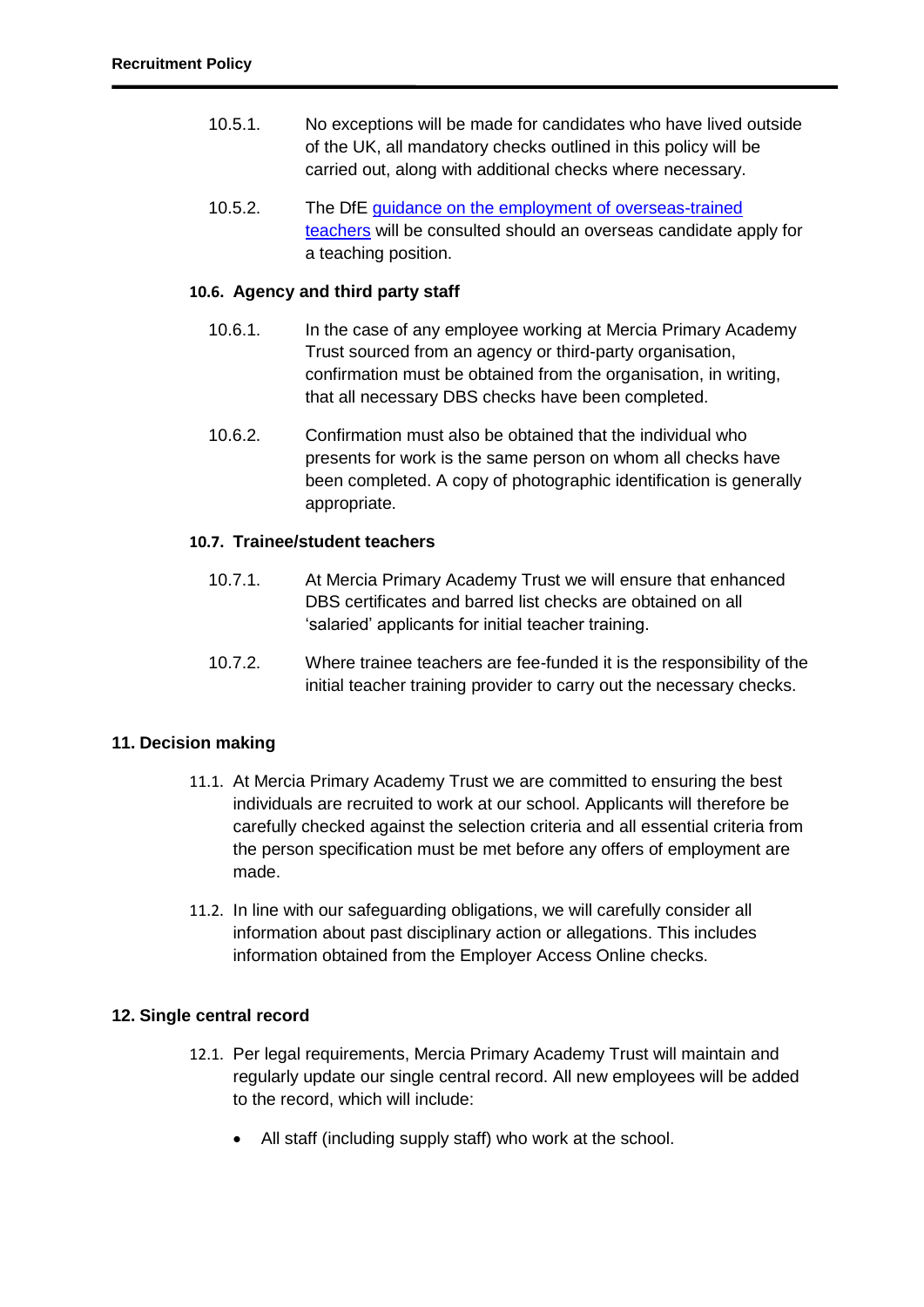- All others who work in regular contact with children in the school or college, including volunteers.
- 12.2. For each individual, the single central record will outline whether or not the following checks have been carried out/certificates obtained, along with the date of the check:
	- An identity check
	- A barred list check
	- An enhanced DBS check
	- A prohibition from teaching check
	- Further checks on people living or working outside the UK
	- A check of professional qualifications
	- A check to establish the person's right to work in the UK

This information can be made available in a range of formats and languages, including Braille and large print. If this would be useful to you or someone you know, please contact your Directorate HR Unit.

*A signed copy of this document is available from the school office.*

## **Version Control**

| <b>Version</b> | <b>Date</b><br><b>Approved</b> | <b>Changes</b>                                                                                                                                               | Reasons for Alterations &<br><b>Signature</b> |
|----------------|--------------------------------|--------------------------------------------------------------------------------------------------------------------------------------------------------------|-----------------------------------------------|
|                | <b>Nov 2020</b>                | Removed barred list checking and<br>added 'any staff working without a DBS<br>check will be accompanied by a fully<br>checked member of staff at all times'. | M Booth                                       |
|                | March<br>2021                  | Added range of formats                                                                                                                                       | Accessibility<br>F Biddle                     |